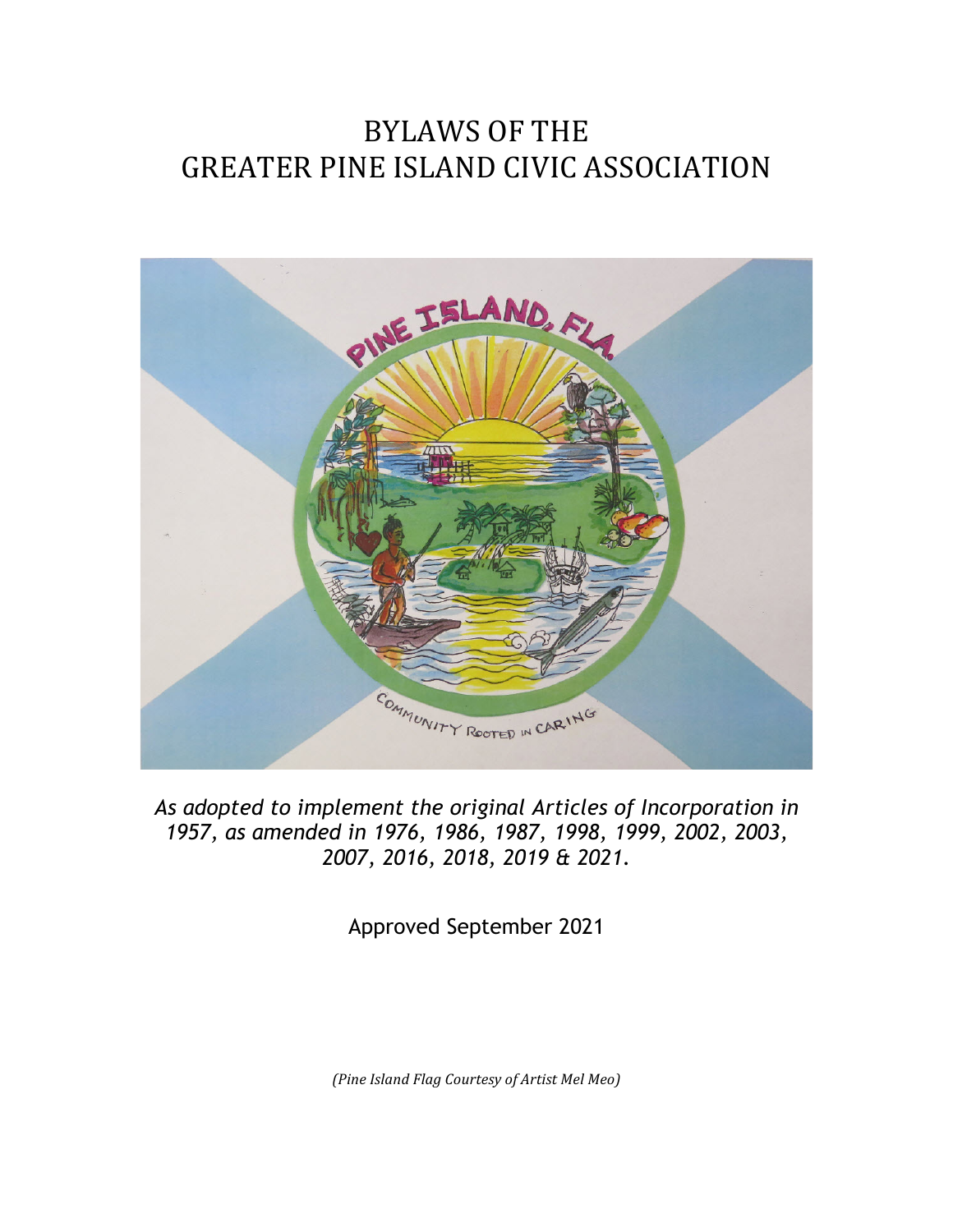## **Table of Contents**

|                       | Article I. Name and Location                   | Page 3     |
|-----------------------|------------------------------------------------|------------|
|                       | Article II. Objectives and Purpose             | Page 3     |
| Article III. Members  |                                                | Page 3-4   |
|                       | Article IV. Meetings of Members                | Page 5-6   |
|                       | Article V. Board of Directors                  | Page 6-7   |
|                       | Article VI. Meetings of the Board of Directors | Page 7-8   |
| Article VII. Officers |                                                | Page 8-9   |
|                       | <b>Article VIII. Financial Review</b>          | Page 9-10  |
| Article IX. Elections |                                                | Page 10    |
| Article X. Bylaws     |                                                | Page 10-11 |
|                       | Article XI. Dissolution                        | Page 11    |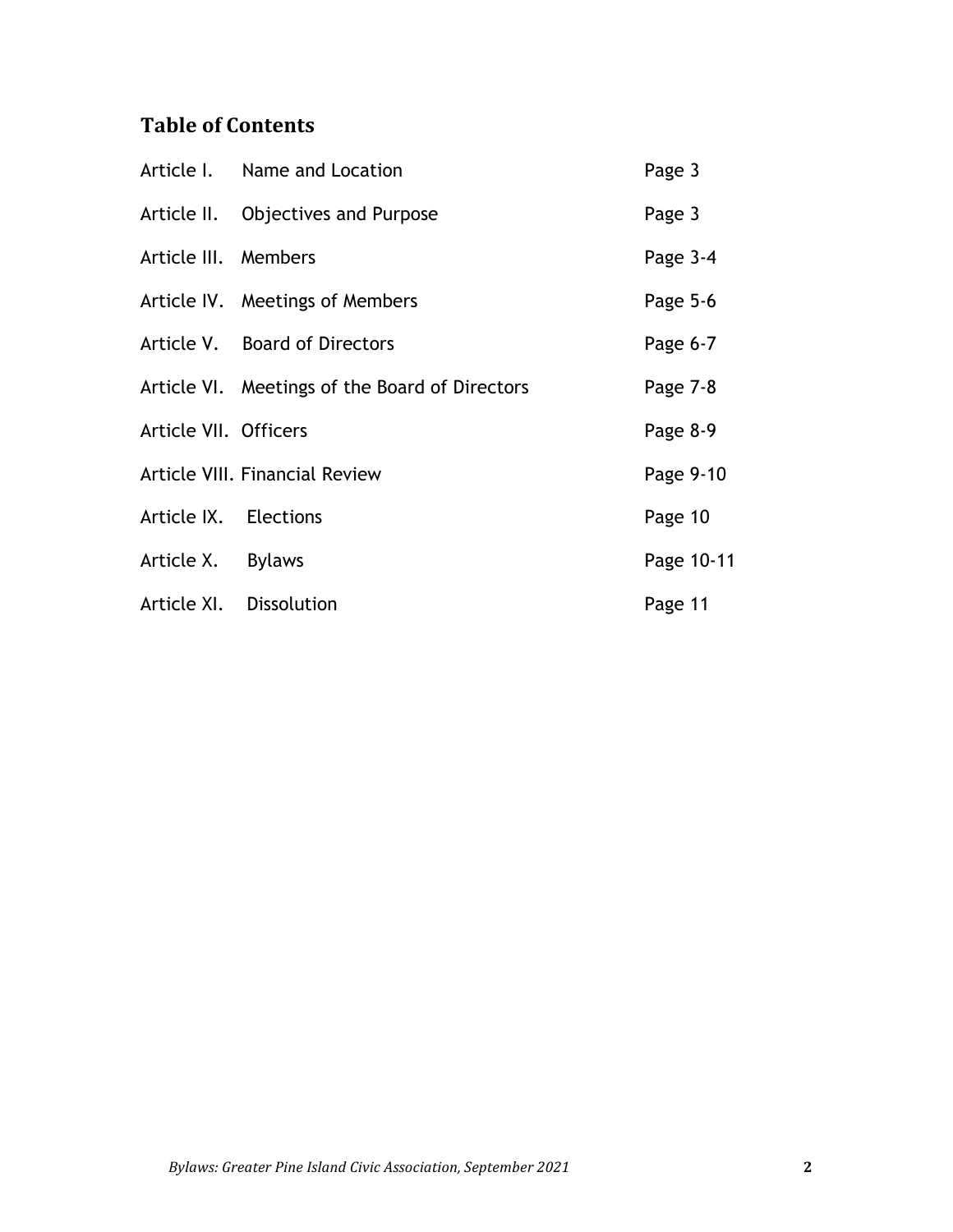#### **Article I. NAME AND LOCATION** Section 1.1: NAME

The name of the organization shall be "Greater Pine Island Civic Association, Inc." (GPICA).

Section 1.2: LOCATION

The area represented by the GPICA lies entirely within the County of Lee, State of Florida, and shall be bounded as follows: on the East by Burnt Store Road (excluding any area within the city of Cape Coral), on the South by San Carlos Bay, on the West by Pine Island Sound, and North by Charlotte Harbor.

#### **Article II. OBJECTIVE AND PURPOSE**

The purpose of the GPICA shall be civic in nature, so as to unite, in common cause, the residents and organizations of Greater Pine Island, as defined in Section 1.2, in a continuing effort to preserve and maintain a desirable, livable community. Within this purpose, the GPICA shall promote environmentally responsible planning or smart growth; shall promote preservation of sensitive natural areas and shall recognize and promote the unique character of our rural and agricultural island community and uphold the section of the Lee County Comprehensive Plan that deals with Greater Pine Island and support those objectives.

The GPICA shall undertake civic and educational actions to serve those purposes.

**Article III. MEMBERS**

Section 3.1: ELIGIBILITY

The following persons shall be eligible for membership in the GPICA: All persons eighteen (18) years of age or older who subscribe, in principle, to the objective and purpose of the GPICA, as described in Article II and who reside within the area described in Section 1.2; or who own real property within the area described in Section 1.2.

Section 3.2: PROCESS

Those eligible for membership as described in Section 3.1 and desiring to join, shall pay an authorized representative of the GPICA one (1) year's dues in person, by mail, or online.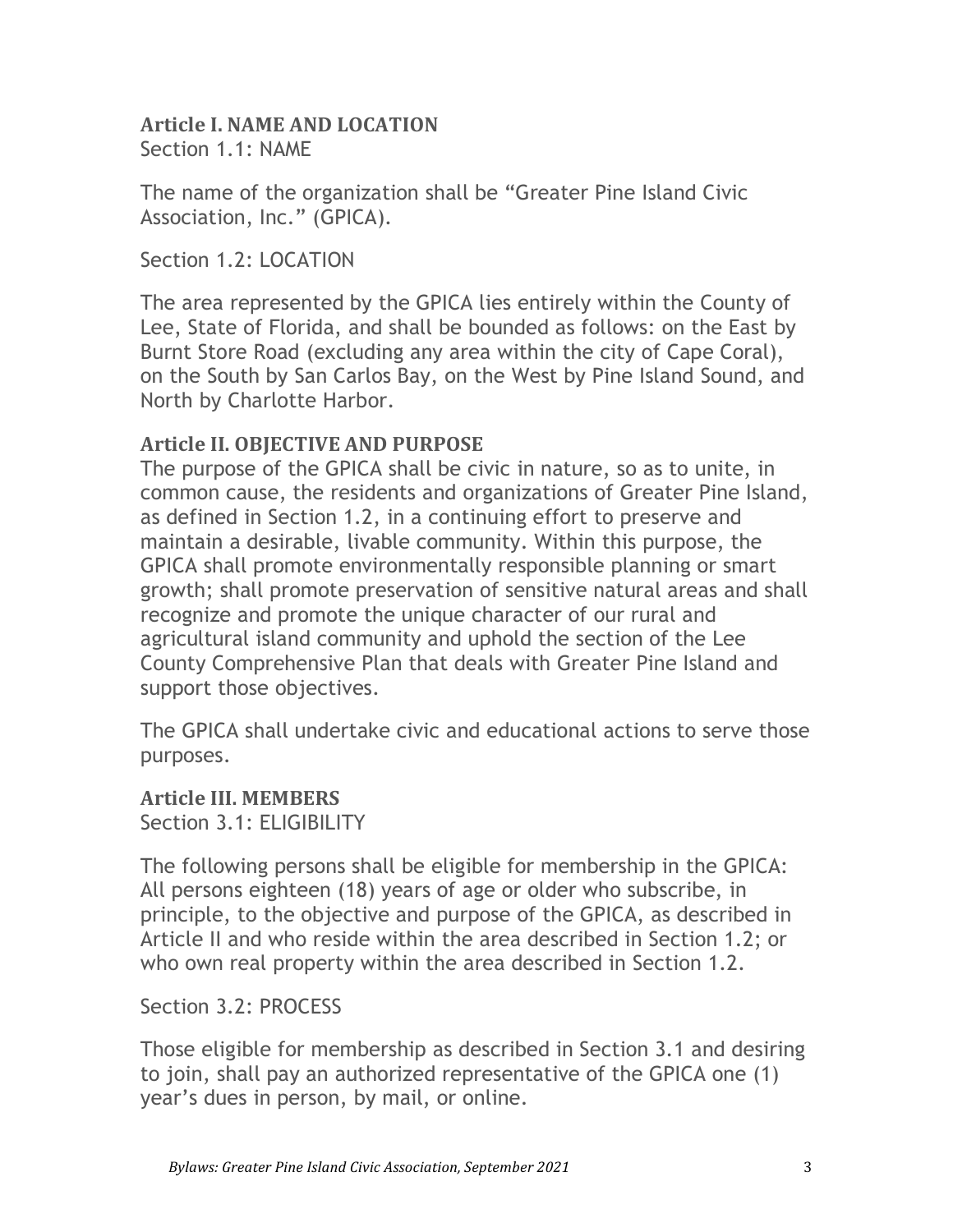Section 3.3: DUES

Annual dues shall be fifteen (15) dollars per person per year or twenty-five (25) dollars per couple per year. Lifetime membership shall be three hundred (300) dollars per person or five hundred (500) dollars per couple . Changes in the annual dues may be determined by the Board of Directors (BOD). Annual membership will be effective for one (1) year after the date the dues are accepted by the GPICA.

Section 3.4: MEMBER RIGHTS

The right to make or second any motion, to vote upon any motion or in any election, or to nominate a candidate for any position in the GPICA shall be withheld for a period of thirty (30) days following acceptance by the GPICA. This date will be determined by the date recorded in the membership list. Thereafter, membership dues must be paid and members must be in good standing to be eligible to vote and participate fully.

Section 3.5: TRANSFERABILITY

Membership shall be non-transferable either by operation of law or otherwise, and any member who shall cease to meet the eligibility requirements for membership as described in Section 3.1 shall automatically cease to be a member.

Section 3.6: MEMBERSHIP LIST

The membership list will be reviewed and updated monthly.

Section 3.7: EXPULSION

A member may be expelled or suspended from the GPICA for just cause. Any member who becomes a party to a legal action or threatens to do so against the GPICA or its Directors without receiving permission from the BOD shall be suspended until the action is resolved. Any member subject to expulsion or suspension shall be offered a chance to rebut or defend herself/himself against any allegation in writing to the BOD. A majority vote by the BOD shall be necessary to expel or suspend a member after considering the written defense.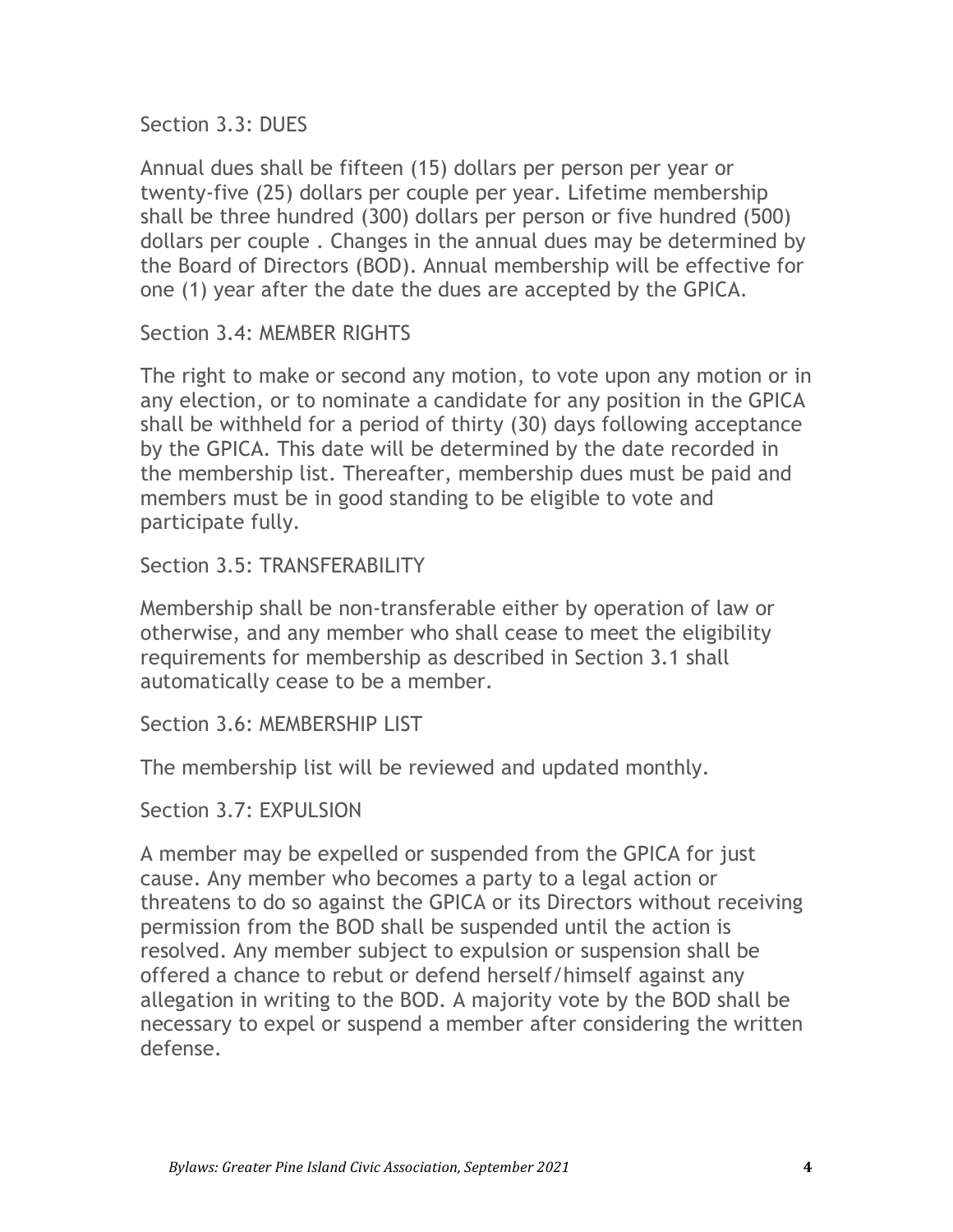#### **Article IV. MEETINGS OF MEMBERS** Section 4.1: FISCAL YEAR

The fiscal year of the GPICA begins on January first and ends on December thirty-first of that year.

Section 4.2: ANNUAL MEETING

The annual meeting of the members of the GPICA shall be on the first Tuesday of the month of February each year.

Section 4.3: REGULAR MEETINGS

Regular meetings will be held the first Tuesday of each month at 6:30 pm in the Elks' Lodge at Pine Island Center or at other such date, time, or location determined by the BOD. Any change of date, time, or location shall be posted on the GPICA web site, www.GPICA.org.

Section 4.4: SPECIAL MEETINGS

Special meetings of members may be called at any time by the President, Vice-President, a majority of the BOD or a petition to the BOD by a group of twenty (20) members, with not less than seven (7) days notice, stating the time, place, and purpose of the special meeting.

Section 4.5: BUSINESS

Business at all meetings shall be conducted by the members qualified to vote as stated in Section 3.4 who are present at the meetings. Each member present shall be entitled to one vote. Representation of not less than twenty (20) members shall constitute a quorum.

Section 4.6: REQUESTS FOR DONATIONS

Requests for donations must be presented to the BOD in writing for their approval. All requests for donations must be approved by the BOD.

Section 4.7: POLITICAL CANDIDATES

The GPICA shall not endorse any candidate for any political office or permit the name of the GPICA to be used in an endorsement for a candidate for any political office.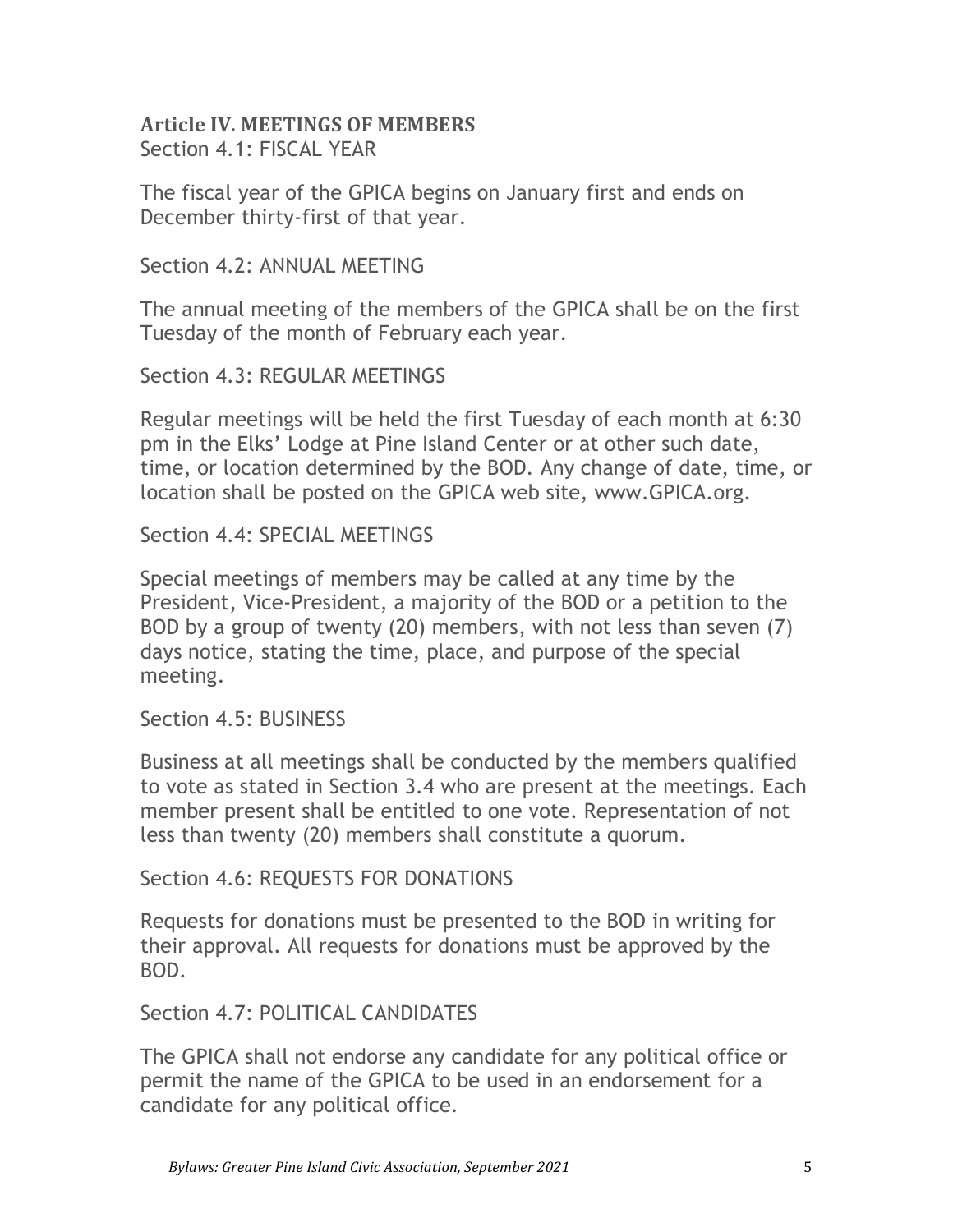If the GPICA decides to promote a forum for a discussion among candidates, the BOD will determine an agenda, decide which offices to include (County Commission, School Board, Sheriff, etc.) and issue the invitations of behalf of the GPICA. Time allowed for discussions will be divided equally among candidates, with question-and-answer period to follow. The GPICA will neither discriminate nor show partisanship in issuing invitations to candidates. All candidates for a specific office(s) will be invited to attend, and notice of the meeting will be requested for publication in the Pine Island Eagle. A designated table will be set aside for campaign materials. Otherwise, at no time may campaign materials be distributed at GPICA meetings.

Section 4.8: REQUESTS FOR PETITIONS

In order to avoid the perception that a petition is endorsed by the GPICA, any petition to be brought before the membership must first be approved by the BOD in order to be placed on the agenda. Only GPICA members may request that a petition be placed on the agenda.

Section 4.9: CONDUCT

All meetings of the GPICA and the BOD shall be conducted according to the Democratic Rules of Order, Seventh Edition.

### **Article V. BOARD OF DIRECTORS (BOD)**

Section 5.1: NUMBER

The number of Directors shall be up to eleven (11), including four (4) officers: President, Vice-President, Secretary, and Treasurer; and up to seven (7) additional Directors.

Section 5.2: TERMS OF OFFICE

Directors elected by the membership shall each serve a term of three (3) years, with three (3) Directors elected in year one, four (4) Directors in year two, and four (4) Directors in year three.

Section 5.3: POWERS

The BOD shall have the power to formulate and adopt policy for the GPICA. The BOD shall have the power to approve expenditures for the GPICA up to one thousand (1000) dollars. Any amount over one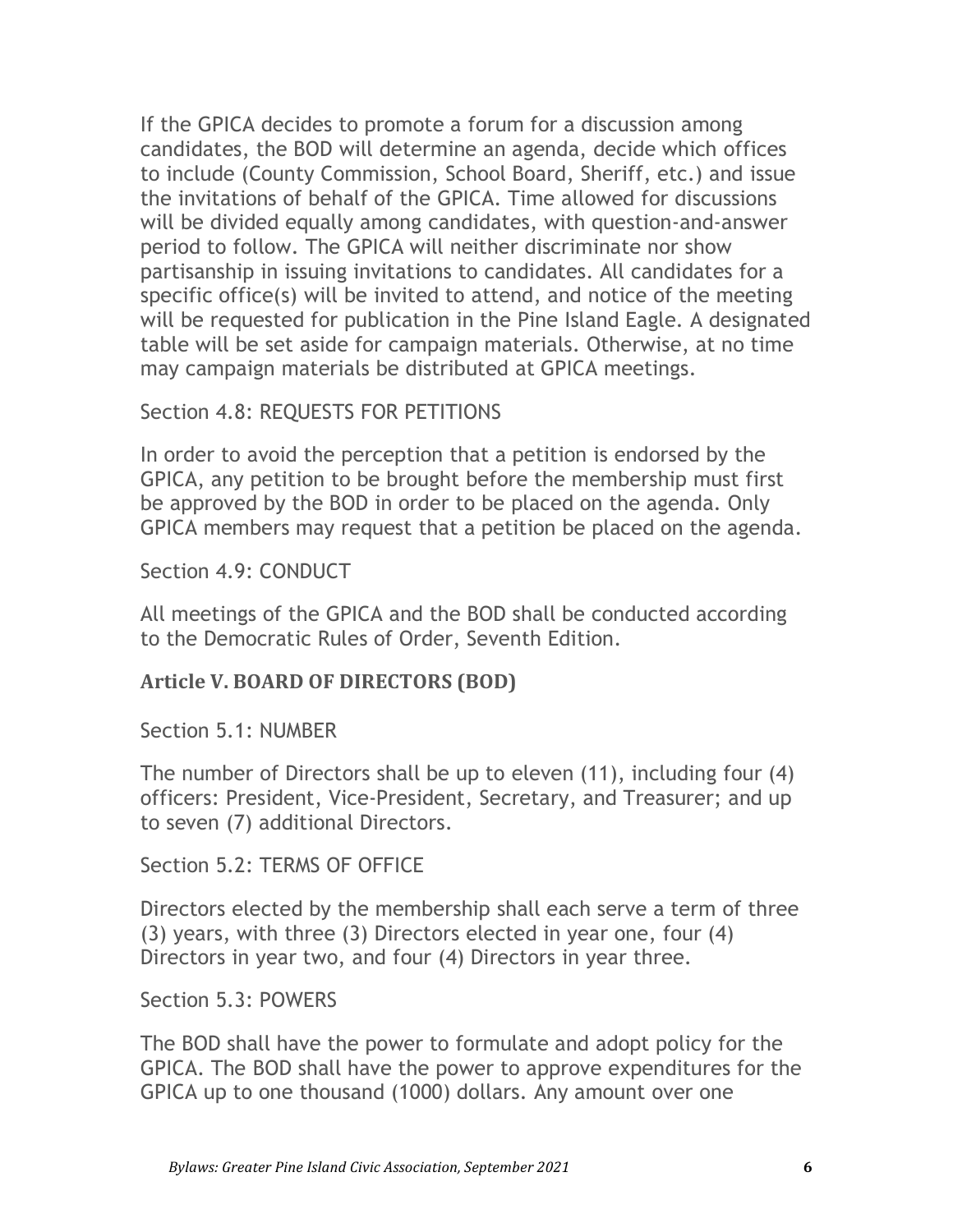thousand (1000) dollars shall be brought to the membership for approval. The BOD shall have the power to manage property of the GPICA.

Section 5.4: REMOVAL

Directors are subject to removal for cause, including, but not limited to, misfeasance, use of office for personal gain, unauthorized expenditure of GPICA funds, violations of any provisions of the GPICA bylaws or any action that brings discredit to the GPICA, provided such action was taken without a majority vote of the BOD. The accused Director shall be offered a chance to rebut or defend himself/herself in writing against any allegations.

Section 5.5: ATTENDANCE

Any Director absent from three (3) meetings in one year will be terminated from the BOD unless the BOD votes contrary because of extenuating circumstances, which are not to exceed six months.

Section 5.6: VACANCIES

Any vacancy of a Director may be filled by the BOD. At the BOD's discretion, a position may be left vacant until the next annual meeting.

Section 5.7: SPEAKING FOR THE GPICA

A member may speak on behalf of the GPICA only when given authority to do so by the BOD.

#### **Article VI. MEETINGS OF THE BOARD OF DIRECTORS** Section 6.1: QUORUM

The majority of Directors, with a minimum of six (6), shall constitute a quorum for the transaction of business at any meeting of the BOD, and the affirmative vote of the majority of Directors present at a meeting at which a quorum is present shall be the act of the BOD. If a quorum is present when a duly called meeting is convened, the BOD may continue to transact business until the meeting is adjourned, even though the withdrawal of Directors originally present leaves less than the number required for a quorum.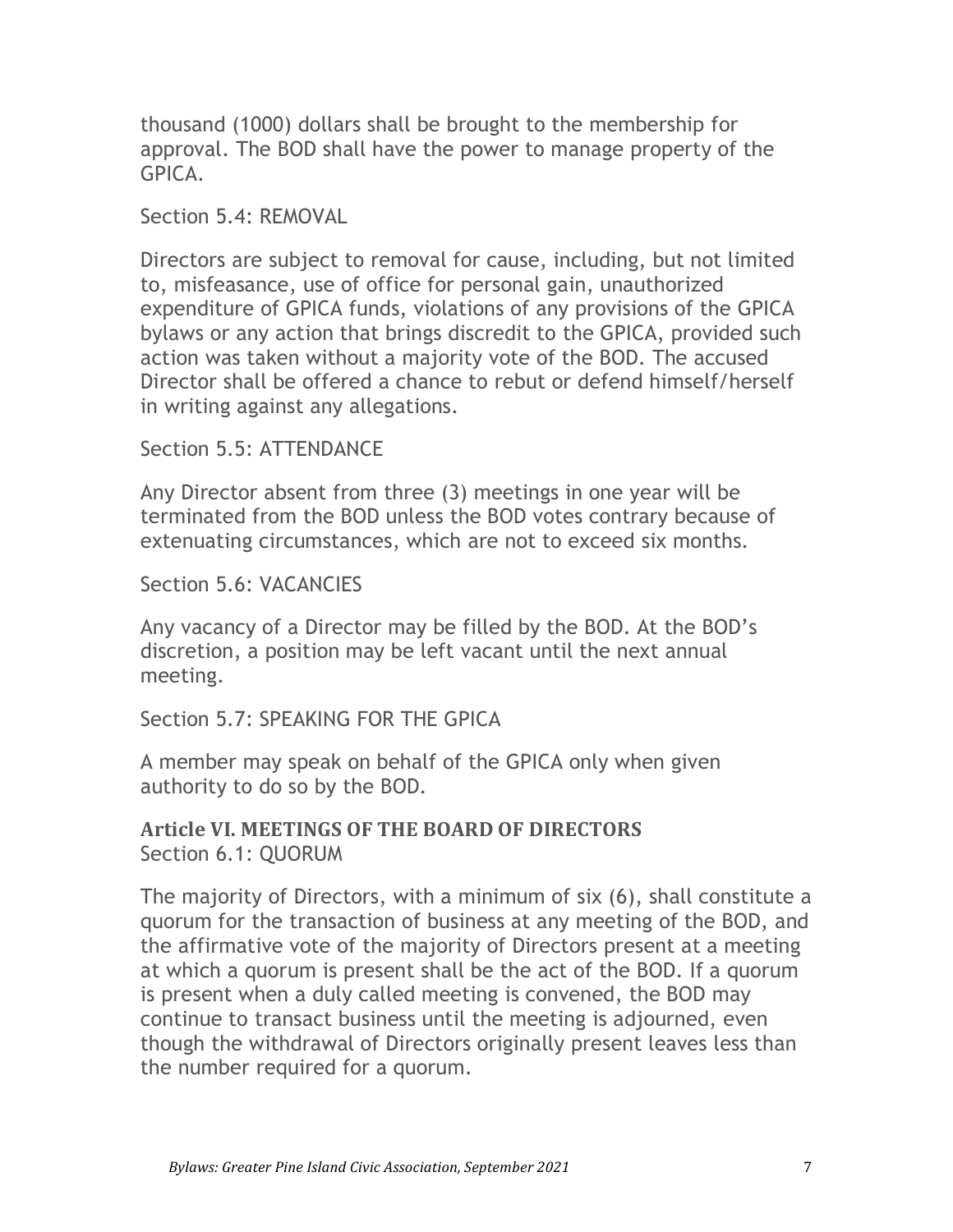Section 6.2: REGULAR MEETINGS

The BOD will hold a meeting once a month prior to the regularly scheduled monthly membership meeting, unless otherwise determined by the BOD.

Section 6.3: SPECIAL MEETINGS

Special meetings of the BOD may be called by the President or by any two (2) Directors. Notice of each special meeting of the BOD shall be announced not less than two days in advance to each member of the BOD.

Section 6.4: ACTION WITHOUT A MEETING

Any action required or permitted to be taken at a meeting of the BOD may be taken without a meeting if consent, setting forth the action to be taken, shall be given by a majority of the BOD. Such consent shall have the same force and effect as a unanimous vote of the BOD.

Section 6.5: ACTIONS TAKEN

All actions taken by the BOD shall be communicated to the membership at the next regular meeting of the GPICA.

**Article VII. OFFICERS** Section 7.1: OFFICERS

Officers of the GPICA shall be: President, Vice-President, Secretary, and Treasurer. The officers shall be elected by the BOD following the annual meeting and shall serve a term of one year. If the President leaves office before his/her term expires, the Vice-President shall become President for the remainder of the vacating President's term. In case of a vacancy, for any reason, in the office of Vice-President, Secretary, or Treasurer, the BOD shall elect a successor for the unexpired term. All officers shall be elected from among the members of the BOD.

Section 7.2: PRESIDENT

The President shall serve as Chairperson of the BOD and shall preside at all meetings. The President may appoint and disband committees as deemed necessary during their term of office. Such appointments and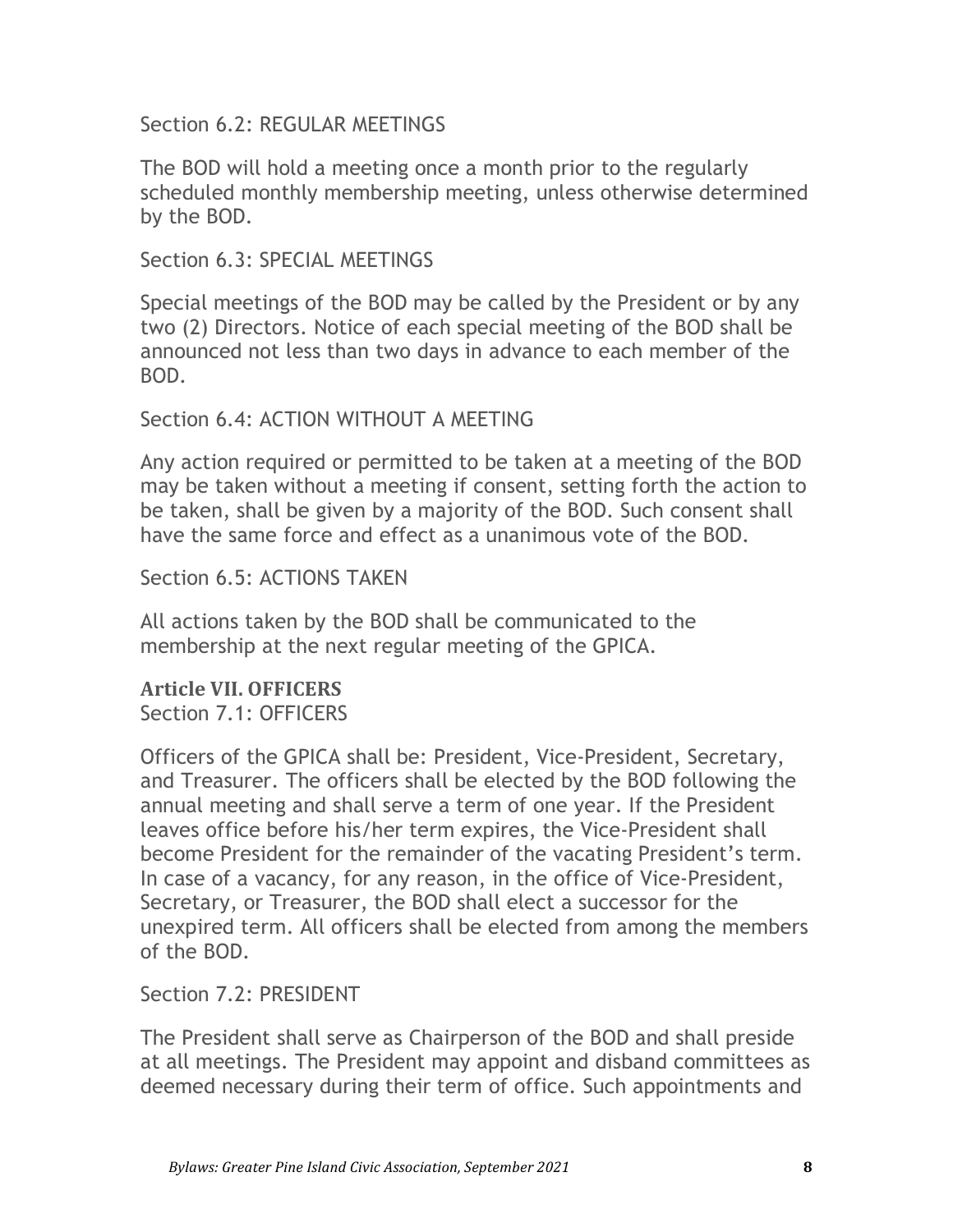terminations are to be reported to the general membership. The President shall keep a copy of the key to the safety deposit box and the post office key, and have signatory authority on all financial accounts.

#### Section 7.3: VICE-PRESIDENT

The Vice-President shall succeed to the duties of the Office of President should the President be absent, vacate the Office, or be removed from the Office. The Vice-President or another designated Board member shall be responsible for maintaining a GPICA presence on social media, including the website (gpica.org), which shall be updated regularly. The Vice-President shall have additional duties as may be assigned by the President of the BOD.

#### Section 7.4: SECRETARY

The Secretary shall record all proceedings of regular and special membership and BOD meetings and shall, upon request of any Director, furnish a copy of the minutes of any meeting within five (5) days of request. The Secretary shall be responsible for correspondence and report to the BOD, who shall report to the membership, any pertinent correspondence directed to the GPICA.

#### Section 7.5: TREASURER

The Treasurer shall have the responsibility to handle all financial transactions for the Association. The Treasurer shall maintain a checking account in any bank in Lee County, Florida that is convenient for the transaction of the business of the GPICA, and is acceptable to the GPICA. The Treasurer shall keep a copy of the key to the safety deposit box, and may collect mail from the GPICA post office and distribute it appropriately. The Treasurer shall have signatory authority on all financial records, and shall file the annual State Corporation Filing renewal, prepare an Annual Financial Report, and recommend renewal or replacement of the Directors' and Officers' Liability Insurance.

#### **Article VIII. FINANCIAL REVIEW**

The President shall appoint a two-person committee to thoroughly review the yearly finances of the GPICA and shall submit a written and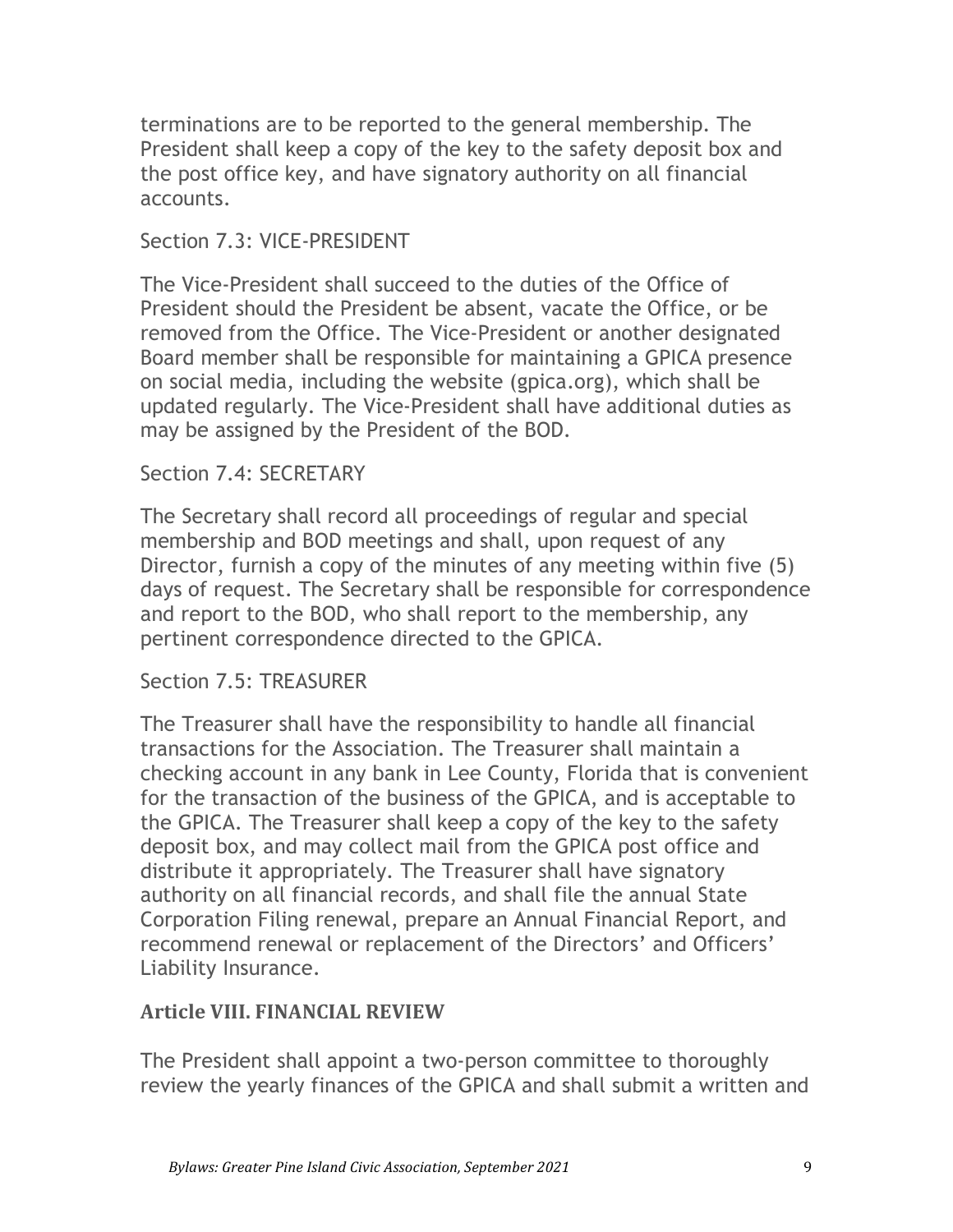oral report to the BOD and then to the membership at the March meeting. The members of the Financial Review Committee shall not be currently serving on the BOD.

#### **Article IX. ELECTIONS**

#### Section 9.1: ELECTION COORDINATOR

The President shall appoint an Election Coordinator to oversee the election of Directors. The Election Coordinator shall collect nominations for those eligible for Board membership, and provide ballots to eligible GPICA members at the February Membership meeting.

Section 9.2: NOMINATIONS

Nominations for positions on the BOD shall be made by the BOD and from the floor at the January Membership meeting and again from the floor prior to the election at the February annual meeting.

#### Section 9.2a: QUALIFICATIONS FOR BOARD MEMBERSHIP

To be qualified to be a member of the BOD, an individual must have been a member of the GPICA in good standing for no less than six months prior to the elections.

#### Section 9.3: QUALIFICATIONS FOR VOTING

Election of the BOD is by majority vote of the members who are qualified to vote as stated in Section 3.4, and who are attending the February Annual Meeting, provided a quorum is present.

Section 9.4: COUNTING THE BALLOTS

The Election Coordinator shall select a member of the audience to count the ballots and inform the Board President of the results. The President will then announce the results to the membership.

#### **Article X. BYLAWS**

The BOD shall have the power to recommend amendments to the bylaws. Any recommended amendments to the bylaws of the GPICA shall be approved by the membership upon a vote of simple majority of the members present provided that the membership is notified not